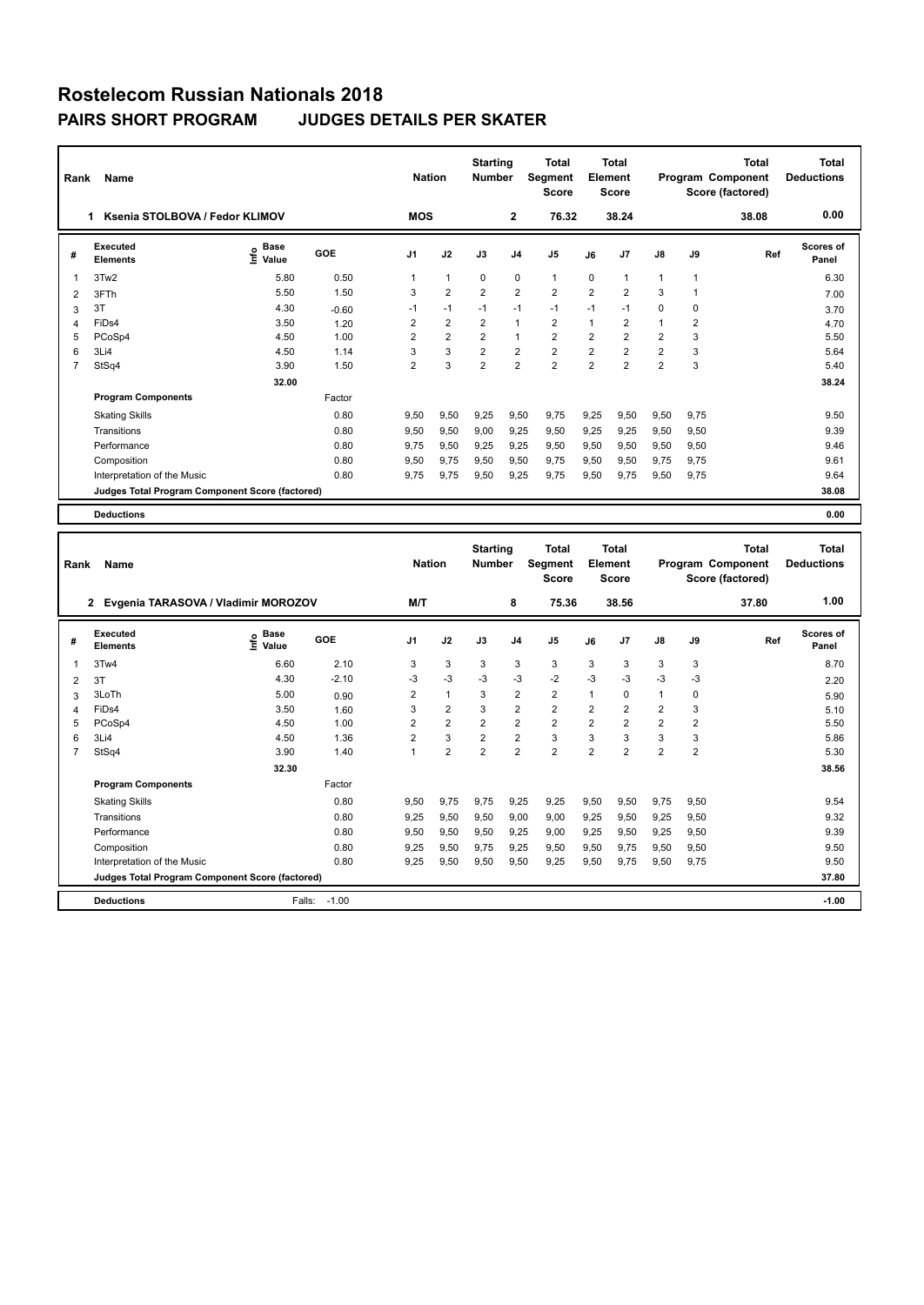| Rank           | <b>Name</b><br>Natalia ZABIIAKO / Alexander ENBERT<br>3 |                                    |            | <b>Nation</b><br><b>KRR</b> |                | <b>Starting</b><br><b>Number</b> | 5              | Total<br>Segment<br><b>Score</b><br>75.00 |                | <b>Total</b><br>Element<br><b>Score</b><br>40.17 |                |                | <b>Total</b><br>Program Component<br>Score (factored)<br>34.83 | Total<br><b>Deductions</b><br>0.00 |
|----------------|---------------------------------------------------------|------------------------------------|------------|-----------------------------|----------------|----------------------------------|----------------|-------------------------------------------|----------------|--------------------------------------------------|----------------|----------------|----------------------------------------------------------------|------------------------------------|
|                |                                                         |                                    |            |                             |                |                                  |                |                                           |                |                                                  |                |                |                                                                |                                    |
| #              | Executed<br><b>Elements</b>                             | <b>Base</b><br>$\frac{6}{5}$ Value | <b>GOE</b> | J <sub>1</sub>              | J2             | J3                               | J <sub>4</sub> | J <sub>5</sub>                            | J6             | J7                                               | $\mathsf{J}8$  | J9             | Ref                                                            | Scores of<br>Panel                 |
| $\overline{1}$ | 3Tw4                                                    | 6.60                               | 1.40       | $\overline{2}$              | $\overline{2}$ | $\overline{2}$                   | $\overline{2}$ | $\overline{2}$                            | $\overline{2}$ | $\overline{2}$                                   | $\overline{2}$ | $\overline{2}$ |                                                                | 8.00                               |
| 2              | 3T                                                      | 4.30                               | 0.90       | 2                           | $\mathbf{1}$   | $\overline{2}$                   | $\overline{2}$ | $\mathbf{1}$                              | 1              | 1                                                | 1              | 1              |                                                                | 5.20                               |
| 3              | 3LoTh                                                   | 5.00                               | 1.30       | 3                           | $\overline{2}$ | $\overline{2}$                   | $\overline{1}$ | $\overline{2}$                            | $\overline{2}$ | $\overline{2}$                                   | $\overline{2}$ |                |                                                                | 6.30                               |
| 4              | 3Li4                                                    | 4.50                               | 0.93       | 3                           | 3              | $\mathbf{1}$                     | $\mathbf{1}$   | $\overline{2}$                            | $\overline{2}$ | $\overline{2}$                                   | $\overline{2}$ | 1              |                                                                | 5.43                               |
| 5              | FiDs4                                                   | 3.50                               | 1.40       | 2                           | $\overline{2}$ | 2                                | 1              | $\overline{2}$                            | $\overline{2}$ | $\overline{2}$                                   | $\overline{2}$ | $\overline{2}$ |                                                                | 4.90                               |
| 6              | StSq4                                                   | 3.90                               | 1.30       | $\overline{2}$              | $\overline{2}$ | $\overline{2}$                   | $\overline{2}$ | $\overline{2}$                            | $\overline{2}$ | 1                                                | $\overline{2}$ |                |                                                                | 5.20                               |
| $\overline{7}$ | PCoSp4                                                  | 4.50                               | 0.64       | $\mathbf{1}$                | $\overline{1}$ | 1                                | $\overline{1}$ | $\overline{2}$                            | 1              | $\overline{2}$                                   | $\overline{2}$ | $\overline{1}$ |                                                                | 5.14                               |
|                |                                                         | 32.30                              |            |                             |                |                                  |                |                                           |                |                                                  |                |                |                                                                | 40.17                              |
|                | <b>Program Components</b>                               |                                    | Factor     |                             |                |                                  |                |                                           |                |                                                  |                |                |                                                                |                                    |
|                | <b>Skating Skills</b>                                   |                                    | 0.80       | 9.00                        | 9,00           | 8.75                             | 8,50           | 8.75                                      | 8.75           | 8,25                                             | 8,75           | 8,50           |                                                                | 8.71                               |
|                | Transitions                                             |                                    | 0.80       | 8,50                        | 8,75           | 8,50                             | 8,25           | 8,50                                      | 8,50           | 8,00                                             | 8,50           | 8,00           |                                                                | 8.39                               |
|                | Performance                                             |                                    | 0.80       | 8.75                        | 9,00           | 8.75                             | 8.75           | 8.75                                      | 8.75           | 8.50                                             | 9,00           | 9,00           |                                                                | 8.82                               |
|                | Composition                                             |                                    | 0.80       | 8.75                        | 9,00           | 8,75                             | 8,50           | 8,75                                      | 8,75           | 8,25                                             | 9,00           | 9,00           |                                                                | 8.79                               |
|                | Interpretation of the Music                             |                                    | 0.80       | 9.00                        | 9,25           | 9,00                             | 8,50           | 8.75                                      | 8.75           | 8,50                                             | 9,00           | 8,75           |                                                                | 8.82                               |
|                | Judges Total Program Component Score (factored)         |                                    |            |                             |                |                                  |                |                                           |                |                                                  |                |                |                                                                | 34.83                              |
|                | <b>Deductions</b>                                       |                                    |            |                             |                |                                  |                |                                           |                |                                                  |                |                |                                                                | 0.00                               |

| Rank           | Name                                            |                                  |         | <b>Nation</b>  |                | <b>Starting</b><br><b>Number</b> |                | <b>Total</b><br><b>Seament</b><br><b>Score</b> |                | <b>Total</b><br>Element<br><b>Score</b> |                |                | <b>Total</b><br>Program Component<br>Score (factored) | Total<br><b>Deductions</b> |
|----------------|-------------------------------------------------|----------------------------------|---------|----------------|----------------|----------------------------------|----------------|------------------------------------------------|----------------|-----------------------------------------|----------------|----------------|-------------------------------------------------------|----------------------------|
|                | Kristina ASTAKHOVA / Alexei ROGONOV<br>4        |                                  |         | <b>MOS</b>     |                |                                  | 12             | 69.65                                          |                | 36.04                                   |                |                | 34.61                                                 | 1.00                       |
| #              | Executed<br><b>Elements</b>                     | <b>Base</b><br>e Base<br>E Value | GOE     | J <sub>1</sub> | J2             | J3                               | J <sub>4</sub> | J <sub>5</sub>                                 | J6             | J <sub>7</sub>                          | J8             | J9             | Ref                                                   | <b>Scores of</b><br>Panel  |
| 1              | 3S                                              | 4.40                             | 1.40    | 2              | 3              | $\mathbf{1}$                     | $\overline{2}$ | $\overline{2}$                                 | $\overline{2}$ | $\overline{2}$                          | $\overline{2}$ | $\overline{2}$ |                                                       | 5.80                       |
| $\overline{2}$ | 3Tw4                                            | 6.60                             | 0.70    | $\overline{2}$ | 1              | $\mathbf{1}$                     | 1              | $\mathbf{1}$                                   | $\mathbf{1}$   | $\blacktriangleleft$                    | $\overline{1}$ | 1              |                                                       | 7.30                       |
| 3              | 3Li4                                            | 4.50                             | 0.86    | $\overline{2}$ | $\overline{2}$ | $\mathbf{1}$                     | $\overline{2}$ | $\mathbf{1}$                                   | $\overline{2}$ | $\overline{2}$                          | $\mathbf{1}$   | $\overline{2}$ |                                                       | 5.36                       |
| 4              | 3FTh                                            | 5.50                             | $-2.10$ | $-3$           | $-3$           | $-3$                             | $-3$           | $-2$                                           | $-3$           | $-3$                                    | $-3$           | $-3$           |                                                       | 3.40                       |
| 5              | FiDs4                                           | 3.50                             | 1.10    | $\overline{2}$ | $\overline{2}$ | $\overline{2}$                   | $\mathbf{1}$   | $\mathbf{1}$                                   | $\mathbf{1}$   | $\overline{2}$                          | $\overline{2}$ | $\mathbf{1}$   |                                                       | 4.60                       |
| 6              | StSq3                                           | 3.30                             | 1.07    | 3              | 3              | $\overline{2}$                   | $\overline{2}$ | $\overline{2}$                                 | $\overline{2}$ | $\overline{2}$                          | $\overline{2}$ | $\overline{2}$ |                                                       | 4.37                       |
| 7              | PCoSp4                                          | 4.50                             | 0.71    | $\overline{2}$ | $\overline{2}$ | $\overline{1}$                   | 1              | $\overline{1}$                                 | $\overline{2}$ | $\overline{2}$                          | $\overline{1}$ |                |                                                       | 5.21                       |
|                |                                                 | 32.30                            |         |                |                |                                  |                |                                                |                |                                         |                |                |                                                       | 36.04                      |
|                | <b>Program Components</b>                       |                                  | Factor  |                |                |                                  |                |                                                |                |                                         |                |                |                                                       |                            |
|                | <b>Skating Skills</b>                           |                                  | 0.80    | 8.75           | 8.50           | 8,50                             | 8.25           | 8.75                                           | 8,50           | 9.25                                    | 8,50           | 8.50           |                                                       | 8.57                       |
|                | Transitions                                     |                                  | 0.80    | 8,75           | 8,50           | 8,25                             | 8,00           | 8,75                                           | 8,50           | 9,00                                    | 8,50           | 8,75           |                                                       | 8.57                       |
|                | Performance                                     |                                  | 0.80    | 8.75           | 8,50           | 8,50                             | 8,25           | 8,50                                           | 8,50           | 9.25                                    | 8,25           | 9,00           |                                                       | 8.57                       |
|                | Composition                                     |                                  | 0.80    | 8.75           | 8.75           | 8.75                             | 8,50           | 8,75                                           | 8,75           | 9.25                                    | 8,75           | 9,00           |                                                       | 8.79                       |
|                | Interpretation of the Music                     |                                  | 0.80    | 8.75           | 9,00           | 8,75                             | 8,50           | 8,50                                           | 8.75           | 9,50                                    | 8,50           | 9,00           |                                                       | 8.75                       |
|                | Judges Total Program Component Score (factored) |                                  |         |                |                |                                  |                |                                                |                |                                         |                |                |                                                       | 34.61                      |
|                | <b>Deductions</b>                               | Falls:                           | $-1.00$ |                |                |                                  |                |                                                |                |                                         |                |                |                                                       | $-1.00$                    |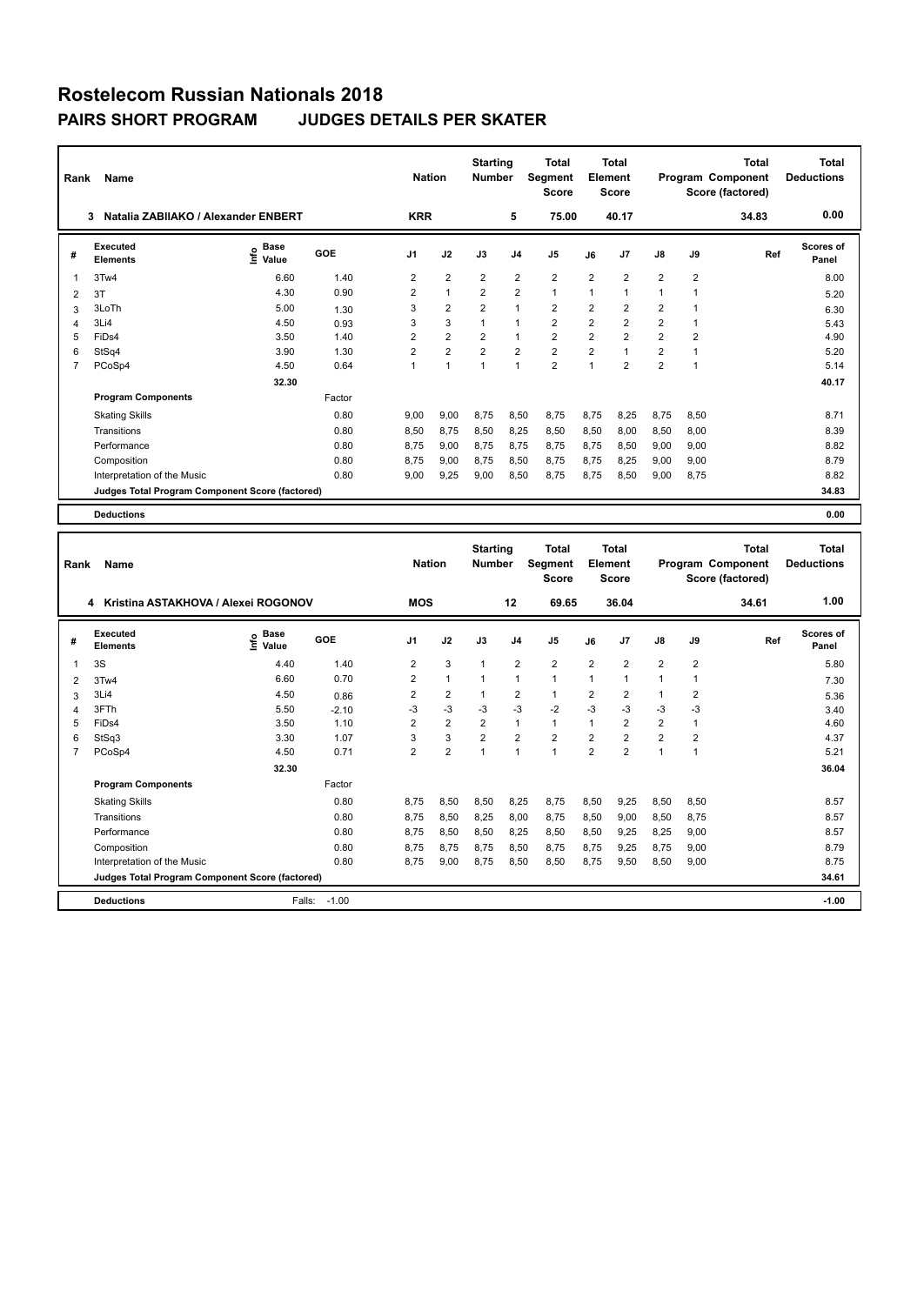| Rank           | Name                                            |                                  |        | <b>Nation</b>  |                | <b>Starting</b><br><b>Number</b> |                | <b>Total</b><br>Segment<br><b>Score</b> |                | <b>Total</b><br>Element<br><b>Score</b> |                |             | <b>Total</b><br>Program Component<br>Score (factored) | <b>Total</b><br><b>Deductions</b> |
|----------------|-------------------------------------------------|----------------------------------|--------|----------------|----------------|----------------------------------|----------------|-----------------------------------------|----------------|-----------------------------------------|----------------|-------------|-------------------------------------------------------|-----------------------------------|
|                | Aleksandra BOIKOVA / Dmitrii KOZLOVSKII<br>5    |                                  |        | <b>SPB</b>     |                |                                  | 11             | 68.20                                   |                | 38.00                                   |                |             | 30.20                                                 | 0.00                              |
| #              | Executed<br><b>Elements</b>                     | <b>Base</b><br>e Base<br>E Value | GOE    | J <sub>1</sub> | J2             | J3                               | J <sub>4</sub> | J <sub>5</sub>                          | J6             | J7                                      | $\mathsf{J}8$  | J9          | Ref                                                   | <b>Scores of</b><br>Panel         |
| 1              | 3Tw4                                            | 6.60                             | 1.10   | 3              | $\overline{2}$ | $\mathbf{1}$                     | $\overline{2}$ | $\overline{2}$                          | $\mathbf{1}$   | $\overline{2}$                          | $\mathbf{1}$   | 1           |                                                       | 7.70                              |
| 2              | 3S                                              | 4.40                             | 0.00   | 0              | $\mathbf 0$    | 0                                | $\mathbf 0$    | $\mathbf 0$                             | 0              | 0                                       | $\mathbf 0$    | 0           |                                                       | 4.40                              |
| 3              | 3LoTh                                           | 5.00                             | 1.10   | $\overline{2}$ | $\overline{2}$ | $\overline{2}$                   | $\mathbf{1}$   | $\overline{2}$                          | $\mathbf{1}$   | 1                                       | $\overline{2}$ | $\mathbf 1$ |                                                       | 6.10                              |
| 4              | 3Li4                                            | 4.50                             | 1.00   | 3              | $\overline{2}$ | $\overline{2}$                   | $\overline{2}$ | $\overline{2}$                          | $\overline{2}$ | $\overline{2}$                          | $\overline{2}$ |             |                                                       | 5.50                              |
| 5              | FiDs4                                           | 3.50                             | 0.80   | $\overline{2}$ | $\overline{2}$ |                                  | 1              | $\mathbf{1}$                            | 1              | 1                                       | $\overline{1}$ |             |                                                       | 4.30                              |
| 6              | StSq4                                           | 3.90                             | 1.10   | $\overline{2}$ | $\overline{2}$ | $\overline{1}$                   | $\overline{ }$ | $\overline{2}$                          | $\overline{1}$ | $\overline{2}$                          | $\overline{2}$ |             |                                                       | 5.00                              |
| $\overline{7}$ | PCoSp4                                          | 4.50                             | 0.50   | 1              | $\overline{1}$ | -1                               | $\overline{1}$ | $\overline{1}$                          | $\mathbf{1}$   | 1                                       | $\overline{1}$ | 1           |                                                       | 5.00                              |
|                |                                                 | 32.40                            |        |                |                |                                  |                |                                         |                |                                         |                |             |                                                       | 38.00                             |
|                | <b>Program Components</b>                       |                                  | Factor |                |                |                                  |                |                                         |                |                                         |                |             |                                                       |                                   |
|                | <b>Skating Skills</b>                           |                                  | 0.80   | 7.75           | 7,50           | 8,00                             | 7,50           | 7,50                                    | 7,50           | 7,25                                    | 7,50           | 7,25        |                                                       | 7.50                              |
|                | Transitions                                     |                                  | 0.80   | 7,50           | 7,50           | 7,75                             | 7,25           | 7,25                                    | 7,25           | 7,00                                    | 7,25           | 7,00        |                                                       | 7.29                              |
|                | Performance                                     |                                  | 0.80   | 8.00           | 7,75           | 7.75                             | 7.75           | 8,00                                    | 7,50           | 7,50                                    | 7,75           | 7,50        |                                                       | 7.71                              |
|                | Composition                                     |                                  | 0.80   | 7,50           | 7,75           | 8,00                             | 7,50           | 7,75                                    | 7,50           | 7,25                                    | 7,50           | 7,25        |                                                       | 7.54                              |
|                | Interpretation of the Music                     |                                  | 0.80   | 7.75           | 8,00           | 8,00                             | 7,75           | 7,75                                    | 7,50           | 7,50                                    | 7,75           | 7,25        |                                                       | 7.71                              |
|                | Judges Total Program Component Score (factored) |                                  |        |                |                |                                  |                |                                         |                |                                         |                |             |                                                       | 30.20                             |
|                | <b>Deductions</b>                               |                                  |        |                |                |                                  |                |                                         |                |                                         |                |             |                                                       | 0.00                              |

| Rank           | Name                                            |                                             |        | <b>Nation</b>  |                | <b>Starting</b><br><b>Number</b> |                | <b>Total</b><br><b>Segment</b><br><b>Score</b> |                | <b>Total</b><br>Element<br><b>Score</b> |                |      | <b>Total</b><br>Program Component<br>Score (factored) | <b>Total</b><br><b>Deductions</b> |
|----------------|-------------------------------------------------|---------------------------------------------|--------|----------------|----------------|----------------------------------|----------------|------------------------------------------------|----------------|-----------------------------------------|----------------|------|-------------------------------------------------------|-----------------------------------|
|                | Daria PAVLIUCHENKO / Denis KHODYKIN<br>6        |                                             |        | <b>MOS</b>     |                |                                  | 7              | 65.07                                          |                | 36.70                                   |                |      | 28.37                                                 | 0.00                              |
| #              | <b>Executed</b><br><b>Elements</b>              | <b>Base</b><br>e <sup>Base</sup><br>⊆ Value | GOE    | J <sub>1</sub> | J2             | J3                               | J <sub>4</sub> | J <sub>5</sub>                                 | J6             | J <sub>7</sub>                          | J8             | J9   | Ref                                                   | Scores of<br>Panel                |
| 1              | 3Tw4                                            | 6.60                                        | 0.80   | 2              | $\mathbf{1}$   | $\mathbf{1}$                     | 1              | $\mathbf{1}$                                   | $\overline{1}$ | 2                                       | $\mathbf{1}$   |      |                                                       | 7.40                              |
| 2              | 3Li3                                            | 4.00                                        | 0.79   | $\overline{2}$ | $\mathbf{1}$   | $\mathbf{1}$                     | $\overline{2}$ | $\overline{1}$                                 | $\overline{2}$ | $\overline{2}$                          | $\overline{2}$ |      |                                                       | 4.79                              |
| 3              | FiDs3                                           | 3.20                                        | 0.80   | $\overline{2}$ | 1              | 1                                | 1              | 1                                              |                | $\overline{2}$                          | $\overline{1}$ |      |                                                       | 4.00                              |
| 4              | StSq4                                           | 3.90                                        | 0.70   |                | 1              | $\mathbf{1}$                     | 1              | $\overline{2}$                                 | $\overline{1}$ |                                         | $\overline{1}$ |      |                                                       | 4.60                              |
| 5              | 3T                                              | 4.30                                        | 0.30   | 0              | $\mathbf{1}$   | 0                                | 0              | $\mathbf 0$                                    | $\overline{1}$ |                                         | $\overline{1}$ | 0    |                                                       | 4.60                              |
| 6              | 3LoTh                                           | 5.00                                        | 1.10   | 3              | $\overline{2}$ | $\overline{2}$                   | 1              | $\overline{2}$                                 | $\mathbf{1}$   |                                         | $\overline{2}$ |      |                                                       | 6.10                              |
| $\overline{7}$ | PCoSp4                                          | 4.50                                        | 0.71   | $\overline{2}$ | $\overline{1}$ | 1                                | 1              | 1                                              | $\overline{2}$ | $\overline{2}$                          | $\overline{2}$ |      |                                                       | 5.21                              |
|                |                                                 | 31.50                                       |        |                |                |                                  |                |                                                |                |                                         |                |      |                                                       | 36.70                             |
|                | <b>Program Components</b>                       |                                             | Factor |                |                |                                  |                |                                                |                |                                         |                |      |                                                       |                                   |
|                | <b>Skating Skills</b>                           |                                             | 0.80   | 7.25           | 6.50           | 7,25                             | 7,00           | 7,50                                           | 6,75           | 7,50                                    | 7,00           | 6.75 |                                                       | 7.07                              |
|                | Transitions                                     |                                             | 0.80   | 6.75           | 6,50           | 7,00                             | 7.00           | 7,25                                           | 6,50           | 7.25                                    | 6,75           | 6,75 |                                                       | 6.86                              |
|                | Performance                                     |                                             | 0.80   | 7,00           | 6,75           | 7,00                             | 7,25           | 7,50                                           | 7,00           | 7,75                                    | 7,00           | 7,25 |                                                       | 7.14                              |
|                | Composition                                     |                                             | 0.80   | 6.75           | 6,75           | 7,25                             | 7,00           | 7,75                                           | 7,00           | 7,50                                    | 7,25           | 7,50 |                                                       | 7.18                              |
|                | Interpretation of the Music                     |                                             | 0.80   | 6,75           | 7,00           | 7,25                             | 7,25           | 7,75                                           | 7,00           | 7,50                                    | 7,25           | 7,25 |                                                       | 7.21                              |
|                | Judges Total Program Component Score (factored) |                                             |        |                |                |                                  |                |                                                |                |                                         |                |      |                                                       | 28.37                             |
|                | <b>Deductions</b>                               |                                             |        |                |                |                                  |                |                                                |                |                                         |                |      |                                                       | 0.00                              |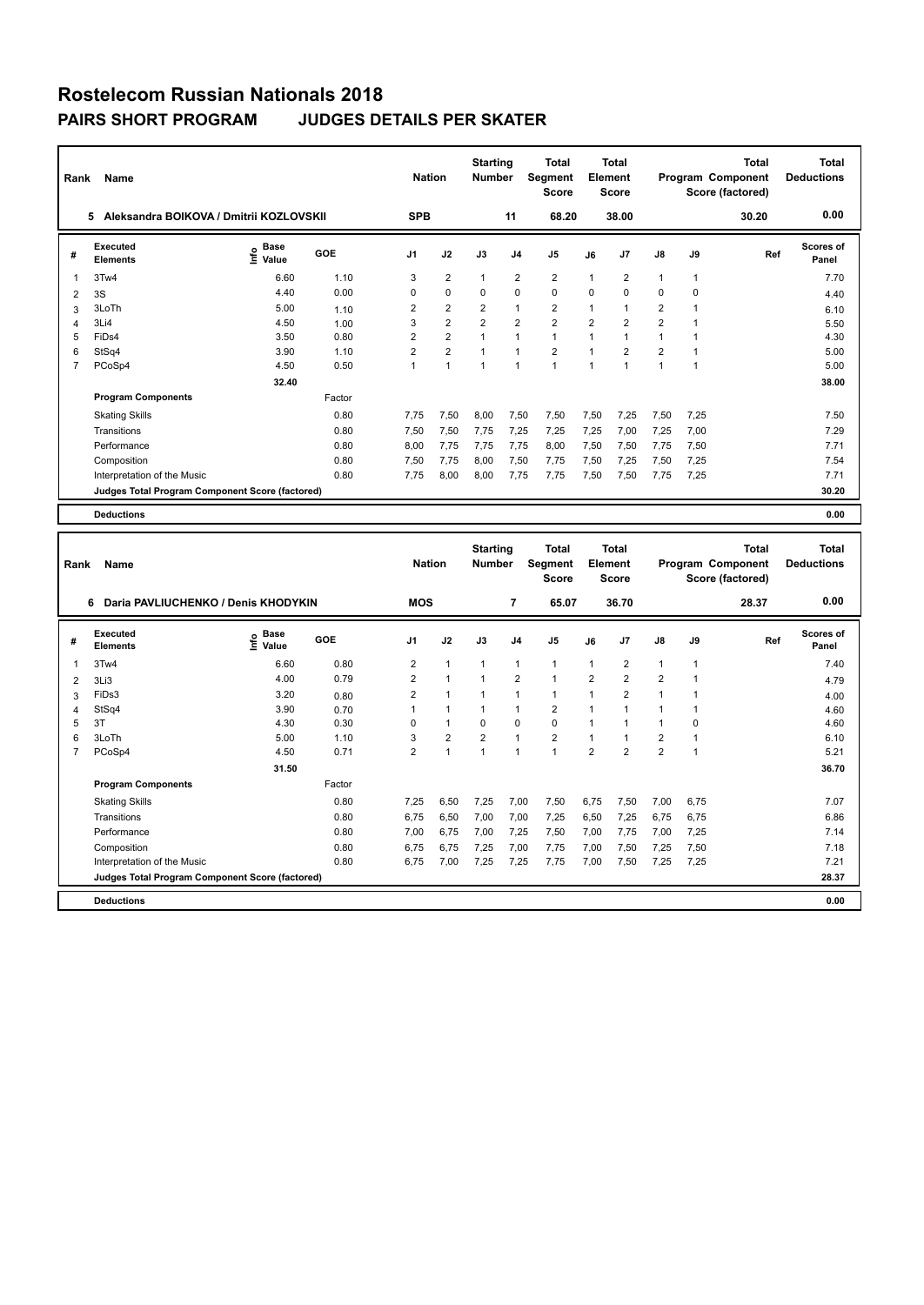| Rank           | Name                                            |                                  |        | <b>Nation</b>  |                | <b>Starting</b><br><b>Number</b> |                | <b>Total</b><br>Segment<br><b>Score</b> |                | <b>Total</b><br>Element<br><b>Score</b> |                |          | <b>Total</b><br>Program Component<br>Score (factored) | <b>Total</b><br><b>Deductions</b> |
|----------------|-------------------------------------------------|----------------------------------|--------|----------------|----------------|----------------------------------|----------------|-----------------------------------------|----------------|-----------------------------------------|----------------|----------|-------------------------------------------------------|-----------------------------------|
|                | Anastasia MISHINA / Aleksandr GALIAMOV<br>7     |                                  |        | <b>SPB</b>     |                |                                  | $\mathbf{1}$   | 63.85                                   |                | 35.29                                   |                |          | 28.56                                                 | 0.00                              |
| #              | Executed<br><b>Elements</b>                     | <b>Base</b><br>e Base<br>E Value | GOE    | J <sub>1</sub> | J2             | J3                               | J <sub>4</sub> | J5                                      | J6             | J7                                      | $\mathsf{J}8$  | J9       | Ref                                                   | <b>Scores of</b><br>Panel         |
| 1              | 3Tw1                                            | 5.40                             | 0.40   | 1              | $\overline{1}$ | $\mathbf{1}$                     | $\mathbf{1}$   | $\mathbf 0$                             | $\mathbf 0$    | $\mathbf 0$                             | $\mathbf{1}$   | 0        |                                                       | 5.80                              |
| $\overline{2}$ | 3LoTh                                           | 5.00                             | 1.20   | 3              | $\overline{2}$ | $\overline{2}$                   | $\overline{2}$ | $\overline{2}$                          | $\mathbf{1}$   | 1                                       | $\overline{2}$ | 1        |                                                       | 6.20                              |
| 3              | 3S                                              | 4.40                             | 0.50   | $\overline{2}$ | $\overline{1}$ | $\Omega$                         | $\overline{1}$ | $\mathbf{1}$                            | $\mathbf 1$    | $\Omega$                                | $\mathbf{1}$   | $\Omega$ |                                                       | 4.90                              |
| 4              | 3Li4                                            | 4.50                             | 0.29   | $\overline{2}$ | $\overline{1}$ | $\Omega$                         | $\overline{1}$ | $\mathbf 0$                             | $\Omega$       | $\Omega$                                | $\mathbf{1}$   |          |                                                       | 4.79                              |
| 5              | StSq4                                           | 3.90                             | 0.70   | $\overline{2}$ | $\overline{1}$ |                                  | $\overline{1}$ | $\mathbf 0$                             | $\overline{1}$ |                                         | $\overline{1}$ |          |                                                       | 4.60                              |
| 6              | FiDs3                                           | 3.20                             | 0.80   | $\overline{2}$ | $\overline{1}$ | $\overline{1}$                   | $\overline{1}$ | $\overline{1}$                          | $\overline{1}$ |                                         | $\overline{2}$ |          |                                                       | 4.00                              |
| $\overline{7}$ | PCoSp4                                          | 4.50                             | 0.50   | 1              | $\overline{1}$ | $\overline{1}$                   | $\overline{ }$ | $\blacktriangleleft$                    | $\overline{1}$ | 1                                       | $\overline{1}$ | $\Omega$ |                                                       | 5.00                              |
|                |                                                 | 30.90                            |        |                |                |                                  |                |                                         |                |                                         |                |          |                                                       | 35.29                             |
|                | <b>Program Components</b>                       |                                  | Factor |                |                |                                  |                |                                         |                |                                         |                |          |                                                       |                                   |
|                | <b>Skating Skills</b>                           |                                  | 0.80   | 7.50           | 7,00           | 7.25                             | 7,00           | 7.00                                    | 7,00           | 6,00                                    | 7,50           | 7,25     |                                                       | 7.14                              |
|                | Transitions                                     |                                  | 0.80   | 7,50           | 7,00           | 7,00                             | 6,75           | 6,75                                    | 6,50           | 5,75                                    | 7,25           | 7,00     |                                                       | 6.89                              |
|                | Performance                                     |                                  | 0.80   | 7.75           | 7,25           | 7.25                             | 7,25           | 7,00                                    | 7,00           | 6,25                                    | 7,50           | 7,50     |                                                       | 7.25                              |
|                | Composition                                     |                                  | 0.80   | 7.75           | 7,25           | 7,25                             | 7,00           | 7,25                                    | 6,75           | 6,00                                    | 7,50           | 7,50     |                                                       | 7.21                              |
|                | Interpretation of the Music                     |                                  | 0.80   | 8,00           | 7,25           | 7,25                             | 7,25           | 7,00                                    | 7,00           | 6,25                                    | 7,50           | 7,25     |                                                       | 7.21                              |
|                | Judges Total Program Component Score (factored) |                                  |        |                |                |                                  |                |                                         |                |                                         |                |          |                                                       | 28.56                             |
|                | <b>Deductions</b>                               |                                  |        |                |                |                                  |                |                                         |                |                                         |                |          |                                                       | 0.00                              |

| Rank           | Name                                            |                              |         | <b>Nation</b>  |                      | <b>Starting</b><br><b>Number</b> |                | <b>Total</b><br>Segment<br><b>Score</b> |                | <b>Total</b><br>Element<br><b>Score</b> |                |                | Total<br>Program Component<br>Score (factored) | <b>Total</b><br><b>Deductions</b> |
|----------------|-------------------------------------------------|------------------------------|---------|----------------|----------------------|----------------------------------|----------------|-----------------------------------------|----------------|-----------------------------------------|----------------|----------------|------------------------------------------------|-----------------------------------|
|                | Alisa EFIMOVA / Alexander KOROVIN<br>8          |                              |         | <b>SPB</b>     |                      |                                  | $\mathbf{3}$   | 63.44                                   |                | 35.24                                   |                |                | 28.20                                          | 0.00                              |
| #              | Executed<br><b>Elements</b>                     | <b>Base</b><br>lnfo<br>Value | GOE     | J <sub>1</sub> | J2                   | J3                               | J <sub>4</sub> | J <sub>5</sub>                          | J6             | J7                                      | J8             | J9             | Ref                                            | <b>Scores of</b><br>Panel         |
| 1              | 3Tw4                                            | 6.60                         | 1.10    | $\overline{2}$ | $\overline{2}$       | $\overline{2}$                   | $\mathbf{1}$   | $\mathbf{1}$                            | 1              | $\overline{2}$                          | $\overline{2}$ | $\mathbf{1}$   |                                                | 7.70                              |
| 2              | 3LoTh                                           | 5.00                         | 1.40    | 3              | $\overline{2}$       | $\overline{2}$                   | $\overline{2}$ | $\overline{2}$                          | $\overline{2}$ | 1                                       | $\overline{2}$ | $\overline{2}$ |                                                | 6.40                              |
| 3              | 3Li4                                            | 4.50                         | 0.50    |                | $\mathbf{1}$         | $\Omega$                         | $\mathbf{1}$   | $\mathbf{1}$                            | 1              | 1                                       | $\overline{2}$ | $\mathbf{1}$   |                                                | 5.00                              |
| 4              | 3S                                              | 4.40                         | $-1.50$ | $-2$           | $-2$                 | $-3$                             | $-3$           | $-2$                                    | $-2$           | $-2$                                    | $-2$           | $-2$           |                                                | 2.90                              |
| 5              | FiDs4                                           | 3.50                         | 0.10    | 0              | $\mathbf 0$          | $\mathbf{1}$                     | $\mathbf 0$    | $\mathbf 0$                             | 0              | 0                                       | $\mathbf{1}$   | 0              |                                                | 3.60                              |
| 6              | PCoSp4                                          | 4.50                         | 0.64    | $\overline{2}$ | $\mathbf{1}$         | $\Omega$                         | $\mathbf{1}$   | $\overline{2}$                          | 1              | 1                                       | $\overline{2}$ | 1              |                                                | 5.14                              |
| $\overline{7}$ | StSq4                                           | 3.90                         | 0.60    |                | $\blacktriangleleft$ | $\overline{1}$                   | $\mathbf{1}$   | $-1$                                    | 1              | 1                                       | $\mathbf 1$    | 0              |                                                | 4.50                              |
|                |                                                 | 32.40                        |         |                |                      |                                  |                |                                         |                |                                         |                |                |                                                | 35.24                             |
|                | <b>Program Components</b>                       |                              | Factor  |                |                      |                                  |                |                                         |                |                                         |                |                |                                                |                                   |
|                | <b>Skating Skills</b>                           |                              | 0.80    | 7.00           | 7,00                 | 7.25                             | 7,50           | 7,25                                    | 6.75           | 6,50                                    | 7,50           | 7.25           |                                                | 7.14                              |
|                | Transitions                                     |                              | 0.80    | 6,75           | 6,75                 | 7,00                             | 7,00           | 7,00                                    | 6,50           | 6,00                                    | 7,00           | 6,75           |                                                | 6.82                              |
|                | Performance                                     |                              | 0.80    | 6.75           | 7,00                 | 7.00                             | 7,25           | 7,50                                    | 6.75           | 6,75                                    | 7,50           | 7,00           |                                                | 7.04                              |
|                | Composition                                     |                              | 0.80    | 7.00           | 7,25                 | 7.25                             | 7,25           | 7,25                                    | 6,75           | 6,50                                    | 7,75           | 7,00           |                                                | 7.11                              |
|                | Interpretation of the Music                     |                              | 0.80    | 6.75           | 7,25                 | 7,25                             | 7,50           | 7,25                                    | 7,00           | 6,75                                    | 7,25           | 7,25           |                                                | 7.14                              |
|                | Judges Total Program Component Score (factored) |                              |         |                |                      |                                  |                |                                         |                |                                         |                |                |                                                | 28.20                             |
|                | <b>Deductions</b>                               |                              |         |                |                      |                                  |                |                                         |                |                                         |                |                |                                                | 0.00                              |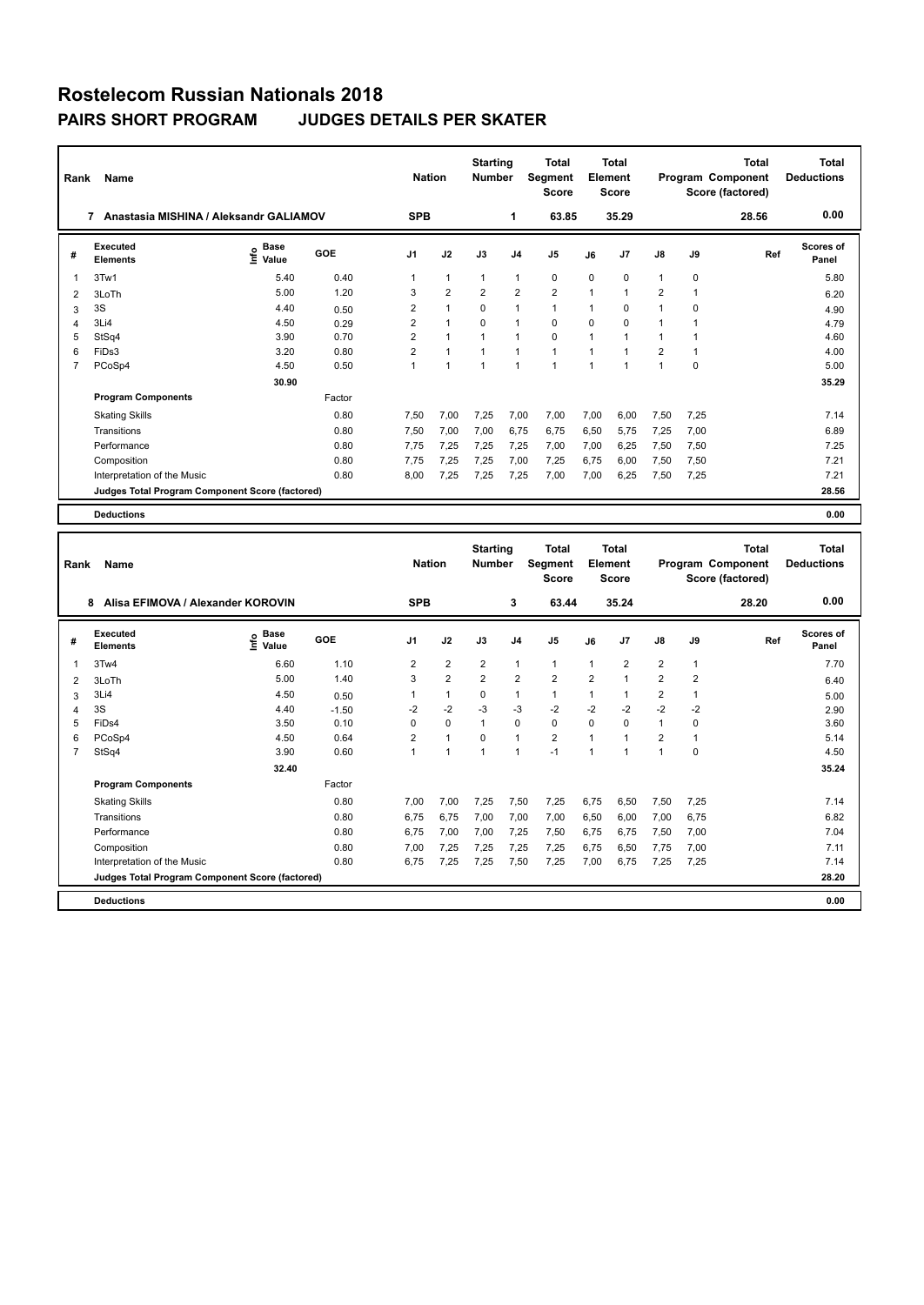| Rank           | <b>Name</b>                                     |                                      |        | <b>Nation</b>  |                | <b>Starting</b><br><b>Number</b> |                         | <b>Total</b><br>Segment<br><b>Score</b> |                | <b>Total</b><br>Element<br><b>Score</b> |                |                | <b>Total</b><br>Program Component<br>Score (factored) | <b>Total</b><br><b>Deductions</b> |
|----------------|-------------------------------------------------|--------------------------------------|--------|----------------|----------------|----------------------------------|-------------------------|-----------------------------------------|----------------|-----------------------------------------|----------------|----------------|-------------------------------------------------------|-----------------------------------|
|                | Apollinariia PANFILOVA / Dmitry RYLOV<br>9      |                                      |        | <b>PER</b>     |                |                                  | 10                      | 62.64                                   |                | 35.15                                   |                |                | 27.49                                                 | 0.00                              |
| #              | Executed<br><b>Elements</b>                     | Base<br>e <sup>Base</sup><br>⊆ Value | GOE    | J <sub>1</sub> | J2             | J3                               | J <sub>4</sub>          | J <sub>5</sub>                          | J6             | J7                                      | $\mathsf{J}8$  | J9             | Ref                                                   | <b>Scores of</b><br>Panel         |
| 1              | 3Tw3                                            | 6.20                                 | 0.80   | 2              | $\overline{2}$ | $\mathbf 0$                      | $\overline{1}$          | $\overline{2}$                          | $\mathbf{1}$   | 0                                       | $\mathbf{1}$   | $\mathbf{1}$   |                                                       | 7.00                              |
| $\overline{2}$ | 2A                                              | 3.30                                 | 0.36   | 1              | $\mathbf{1}$   | $\mathbf 0$                      | $\overline{1}$          | $\mathbf{1}$                            | $\mathbf{1}$   | 0                                       | $\mathbf{1}$   | $\mathbf 0$    |                                                       | 3.66                              |
| 3              | 3FTh                                            | 5.50                                 | 1.10   | 2              | $\overline{2}$ | 1                                | $\overline{\mathbf{1}}$ | $\mathbf{1}$                            | $\overline{2}$ | 2                                       | $\mathbf{1}$   | 2              |                                                       | 6.60                              |
| 4              | FiDs3                                           | 3.20                                 | 0.50   | $\overline{2}$ | $\mathbf 0$    | $\Omega$                         | $\mathbf 0$             | $\mathbf{1}$                            | $\mathbf{1}$   |                                         | $\mathbf{1}$   |                |                                                       | 3.70                              |
| 5              | StSq4                                           | 3.90                                 | 0.50   | 1              | $\mathbf{1}$   | $\Omega$                         | $\mathbf 0$             | $\mathbf{1}$                            | 1              |                                         | $\mathbf{1}$   | 0              |                                                       | 4.40                              |
| 6              | 3Li3                                            | 4.00                                 | 0.86   | $\overline{2}$ | $\overline{2}$ | $\overline{1}$                   | $\overline{1}$          | $\overline{2}$                          | $\overline{2}$ |                                         | $\overline{2}$ | $\overline{2}$ |                                                       | 4.86                              |
| $\overline{7}$ | PCoSp4                                          | 4.50                                 | 0.43   | $\overline{2}$ | 1              | $\mathbf 0$                      | 1                       | $\overline{1}$                          | $\mathbf{1}$   | $\Omega$                                | $\mathbf{1}$   | 1              |                                                       | 4.93                              |
|                |                                                 | 30.60                                |        |                |                |                                  |                         |                                         |                |                                         |                |                |                                                       | 35.15                             |
|                | <b>Program Components</b>                       |                                      | Factor |                |                |                                  |                         |                                         |                |                                         |                |                |                                                       |                                   |
|                | <b>Skating Skills</b>                           |                                      | 0.80   | 7,25           | 6,75           | 6,50                             | 6,75                    | 7,00                                    | 6,50           | 6,75                                    | 6,75           | 7,25           |                                                       | 6.82                              |
|                | Transitions                                     |                                      | 0.80   | 7,00           | 6,50           | 6,25                             | 6,75                    | 6,75                                    | 6,25           | 6,25                                    | 6,50           | 7,00           |                                                       | 6.57                              |
|                | Performance                                     |                                      | 0.80   | 7.50           | 7,00           | 6.50                             | 7,25                    | 7,00                                    | 6.75           | 6.75                                    | 7,25           | 7.25           |                                                       | 7.04                              |
|                | Composition                                     |                                      | 0.80   | 7,25           | 6,75           | 6,50                             | 7,00                    | 7,25                                    | 6,75           | 6,50                                    | 7,00           | 7,25           |                                                       | 6.93                              |
|                | Interpretation of the Music                     |                                      | 0.80   | 7,00           | 6,75           | 6,50                             | 7,25                    | 7,25                                    | 7,00           | 6,50                                    | 7,25           | 7,25           |                                                       | 7.00                              |
|                | Judges Total Program Component Score (factored) |                                      |        |                |                |                                  |                         |                                         |                |                                         |                |                |                                                       | 27.49                             |
|                | <b>Deductions</b>                               |                                      |        |                |                |                                  |                         |                                         |                |                                         |                |                |                                                       | 0.00                              |

| Rank           | Name                                            |         |                      |         | <b>Nation</b>  |              | <b>Starting</b><br><b>Number</b> |                | <b>Total</b><br>Segment<br><b>Score</b> |                | <b>Total</b><br>Element<br><b>Score</b> |               |          | <b>Total</b><br>Program Component<br>Score (factored) | Total<br><b>Deductions</b> |
|----------------|-------------------------------------------------|---------|----------------------|---------|----------------|--------------|----------------------------------|----------------|-----------------------------------------|----------------|-----------------------------------------|---------------|----------|-------------------------------------------------------|----------------------------|
|                | Anastasia POLUIANOVA / Dmitry SOPOT<br>10       |         |                      |         | <b>PER</b>     |              |                                  | 9              | 56.10                                   |                | 29.60                                   |               |          | 26.50                                                 | 0.00                       |
| #              | Executed<br><b>Elements</b>                     | ۴       | <b>Base</b><br>Value | GOE     | J <sub>1</sub> | J2           | J3                               | J <sub>4</sub> | J <sub>5</sub>                          | J6             | J <sub>7</sub>                          | $\mathsf{J}8$ | J9       | Ref                                                   | Scores of<br>Panel         |
| 1              | 3T<                                             | $\prec$ | 3.00                 | $-1.00$ | $-1$           | $-1$         | $-2$                             | $-1$           | $-2$                                    | $-2$           | $-1$                                    | $-1$          | $-2$     |                                                       | 2.00                       |
| 2              | 3Tw2                                            |         | 5.80                 | 0.90    | $\overline{2}$ | $\mathbf{1}$ | $\Omega$                         | $\mathbf{1}$   | $\overline{2}$                          | $\overline{1}$ | $\overline{2}$                          | $\mathbf{1}$  | 1        |                                                       | 6.70                       |
| 3              | StSq3                                           |         | 3.30                 | 0.00    | $\Omega$       | 0            | $\Omega$                         | 0              | $-1$                                    | 1              | $\Omega$                                | 0             | $\Omega$ |                                                       | 3.30                       |
| 4              | 3LoTh                                           |         | 5.00                 | $-0.80$ | $-1$           | 0            | $-1$                             | $-1$           | $-1$                                    | $-2$           | $-1$                                    | $-2$          | $-1$     |                                                       | 4.20                       |
| 5              | FiD <sub>s4</sub>                               |         | 3.50                 | 0.40    | 0              | $\mathbf 0$  | $\mathbf 0$                      | $\mathbf 0$    | $\mathbf{1}$                            | 1              | 1                                       | $\mathbf{1}$  |          |                                                       | 3.90                       |
| 6              | 3Li4                                            |         | 4.50                 | 0.21    | $\Omega$       | $\mathbf 0$  | $\Omega$                         | $\mathbf{1}$   | $\mathbf{1}$                            | $\mathbf{1}$   | $\Omega$                                | 1             | 0        |                                                       | 4.71                       |
| $\overline{7}$ | PCoSp4                                          |         | 4.50                 | 0.29    |                | $\mathbf 0$  | $\Omega$                         | $\overline{1}$ | $\overline{1}$                          | $\overline{1}$ | $\Omega$                                | 1             | $\Omega$ |                                                       | 4.79                       |
|                |                                                 |         | 29.60                |         |                |              |                                  |                |                                         |                |                                         |               |          |                                                       | 29.60                      |
|                | <b>Program Components</b>                       |         |                      | Factor  |                |              |                                  |                |                                         |                |                                         |               |          |                                                       |                            |
|                | <b>Skating Skills</b>                           |         |                      | 0.80    | 6.75           | 6,50         | 7,00                             | 7,00           | 6.75                                    | 6,50           | 6,75                                    | 6,50          | 6.75     |                                                       | 6.71                       |
|                | Transitions                                     |         |                      | 0.80    | 6,50           | 6,00         | 6,50                             | 6.75           | 6,50                                    | 6,25           | 6.25                                    | 6,25          | 6,50     |                                                       | 6.39                       |
|                | Performance                                     |         |                      | 0.80    | 6.75           | 6,25         | 6,75                             | 7,00           | 6,75                                    | 6,75           | 6,50                                    | 6,25          | 7,00     |                                                       | 6.68                       |
|                | Composition                                     |         |                      | 0.80    | 6,50           | 6,25         | 6.75                             | 7,00           | 7,00                                    | 6,75           | 6,25                                    | 6,25          | 7,25     |                                                       | 6.64                       |
|                | Interpretation of the Music                     |         |                      | 0.80    | 6.75           | 6,50         | 6,50                             | 7,25           | 7,00                                    | 6,75           | 6,50                                    | 6,25          | 7,00     |                                                       | 6.71                       |
|                | Judges Total Program Component Score (factored) |         |                      |         |                |              |                                  |                |                                         |                |                                         |               |          |                                                       | 26.50                      |
|                | <b>Deductions</b>                               |         |                      |         |                |              |                                  |                |                                         |                |                                         |               |          |                                                       | 0.00                       |

< Under-rotated jump